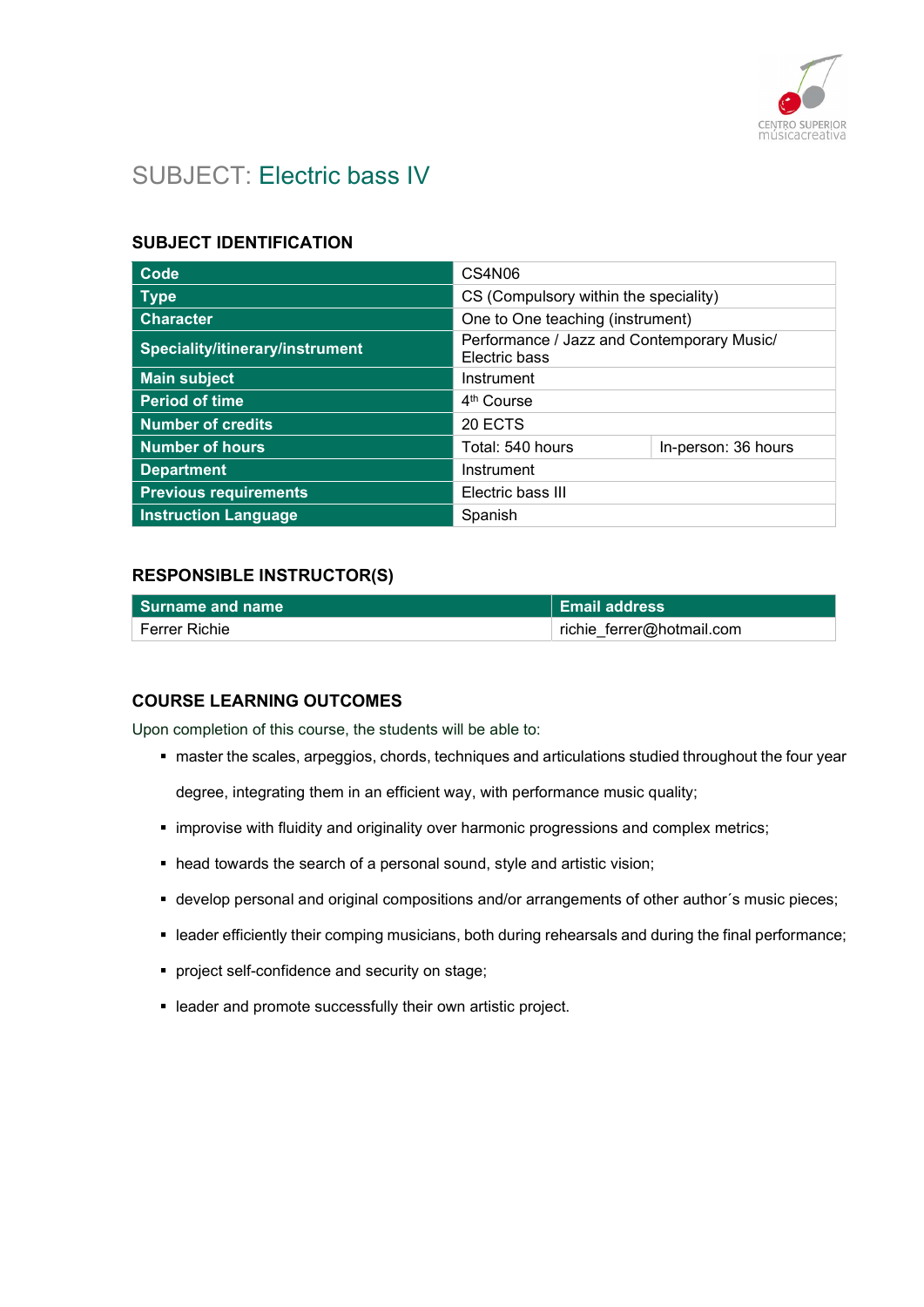

## COURSE CONTENT

| <b>Thematic block</b>                           | <b>Theme/ Repertoire</b>                                                                                                                                            |
|-------------------------------------------------|---------------------------------------------------------------------------------------------------------------------------------------------------------------------|
| I. Scales                                       | Theme 1. Domain of all the scales studied throughout the<br>previous academic courses.                                                                              |
| II. Chords                                      | Theme 1. Domain of all the chords studied throughout the<br>previous academic courses.                                                                              |
| III. Arpeggios                                  | Theme 1. Domain of all the arpeggios studied throughout the<br>previous academic courses.                                                                           |
| <b>IV. FDP Preparation</b>                      | Theme 1. Creative arrangements of already existing music<br>pieces and/or creation of personal themes for the final recital or<br>the recording of the student FDP. |
|                                                 | Theme 2. Monitoring and periodic feedback of the recordings of<br>the student's rehearsals                                                                          |
|                                                 | Theme 1. Performance of technical studies: melodic resources,<br>comping.                                                                                           |
| V. Repertoire performance                       | Theme 2. Music pieces performance.                                                                                                                                  |
|                                                 | Theme 3. Performance of melodies/solos transcriptions.                                                                                                              |
|                                                 | Theme 1. How to get your own sound                                                                                                                                  |
| VI. Personal style/sound<br>research            | Theme 2. References, examples, suggestions and advised<br>listening                                                                                                 |
| <b>VII. Reading</b>                             | Advanced first-sight reading practice: melodic, harmonic and<br>rhythmic                                                                                            |
|                                                 | Theme 1: Relation between scale and chord, playing and<br>singing.                                                                                                  |
| VIII. Ear training applied to<br>the instrument | Theme 2: Transcriptions                                                                                                                                             |
|                                                 | Theme 3: Intervallic memorization of harmonic progressions.                                                                                                         |
|                                                 | Theme 1: Style, artistic personality                                                                                                                                |
| IX. - Concepts.                                 | Theme 2: Sound                                                                                                                                                      |
|                                                 | Theme 3: Tips and suggestions                                                                                                                                       |

# STUDENT´S STUDY HOURS PLANNING

| <b>Activity type</b>                                           | <b>Total hours</b> |
|----------------------------------------------------------------|--------------------|
| <b>Theoretic activities</b>                                    | 5 hours            |
| <b>Practice activities</b>                                     | 25 hours           |
| Other training mandatory activities (seminars, workshops etc.) | 2 hours            |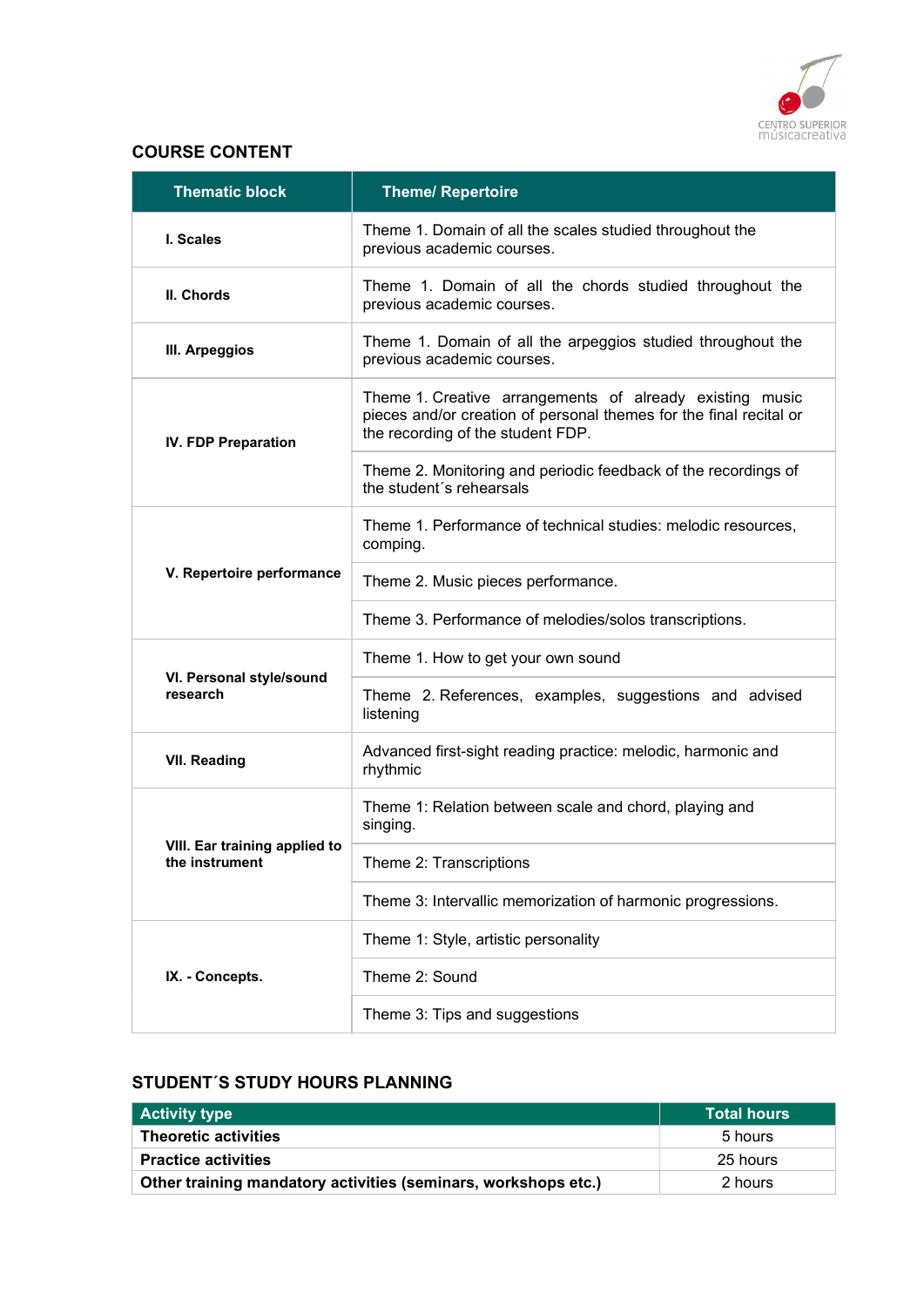

|                                 | 11   USIC CI COLI |
|---------------------------------|-------------------|
| Test taking                     | 4 hours           |
| <b>Student self-study hours</b> | 484 hours         |
| <b>Practice preparation</b>     | 20 hours          |
| Total of student working hours  | 36+484=540hours   |

## **METHODOLOGY**

| <b>Theoretical activities</b>                                                | Theoretical/conceptual explanations and analysis of different<br>examples coming from all the most relevant music styles.                                                                           |
|------------------------------------------------------------------------------|-----------------------------------------------------------------------------------------------------------------------------------------------------------------------------------------------------|
| <b>Practical activities</b>                                                  | Practical application of what has been studied in class through<br>transcriptions, collective group intonation, performance<br>with<br>instrument, sight-reading, rhythms and melodies composition. |
| <b>Other training mandatory</b><br>activities (workshops,<br>seminars, etc.) | Meet the Artists (MTA) sessions, concerts, rehearsals etc.                                                                                                                                          |

## ASSESSMENT TOOLS

| <b>Theoretical activities</b>                                                   | Participation: The students must actively participate in class, proving<br>interest and/or understanding of the content covered.<br>Continuous evaluation: The students must fulfil the requested<br>assignments during the whole academic course, proving research<br>ability and practice synthesis skills concerning theoretical concepts<br>linked to performance.                                                                                                                                                                                                                                          |
|---------------------------------------------------------------------------------|-----------------------------------------------------------------------------------------------------------------------------------------------------------------------------------------------------------------------------------------------------------------------------------------------------------------------------------------------------------------------------------------------------------------------------------------------------------------------------------------------------------------------------------------------------------------------------------------------------------------|
| <b>Practical activities</b>                                                     | Participation: The students must actively participate in class, proving<br>interest and/or understanding of the content covered.<br>Continuous evaluation: The students must fulfil the requested practical<br>assignments during the whole academic course based on to team-<br>work dynamics and also prove writing and oral skills, beside<br>performing skills.<br>Performance exams: The students must take at least two exams<br>during the academic course in order to show the practical skills<br>acquired and the practical assimilation of the course contents,<br>following the tests instructions. |
| <b>Other educational mandatory</b><br>activities (workshops,<br>seminars, etc.) | Participation: The students must actively participate in the different<br>relevant events as considered by the instructor or by the degree<br>coordinators.                                                                                                                                                                                                                                                                                                                                                                                                                                                     |

# ASSESSMENT CRITERIA

 $\sim$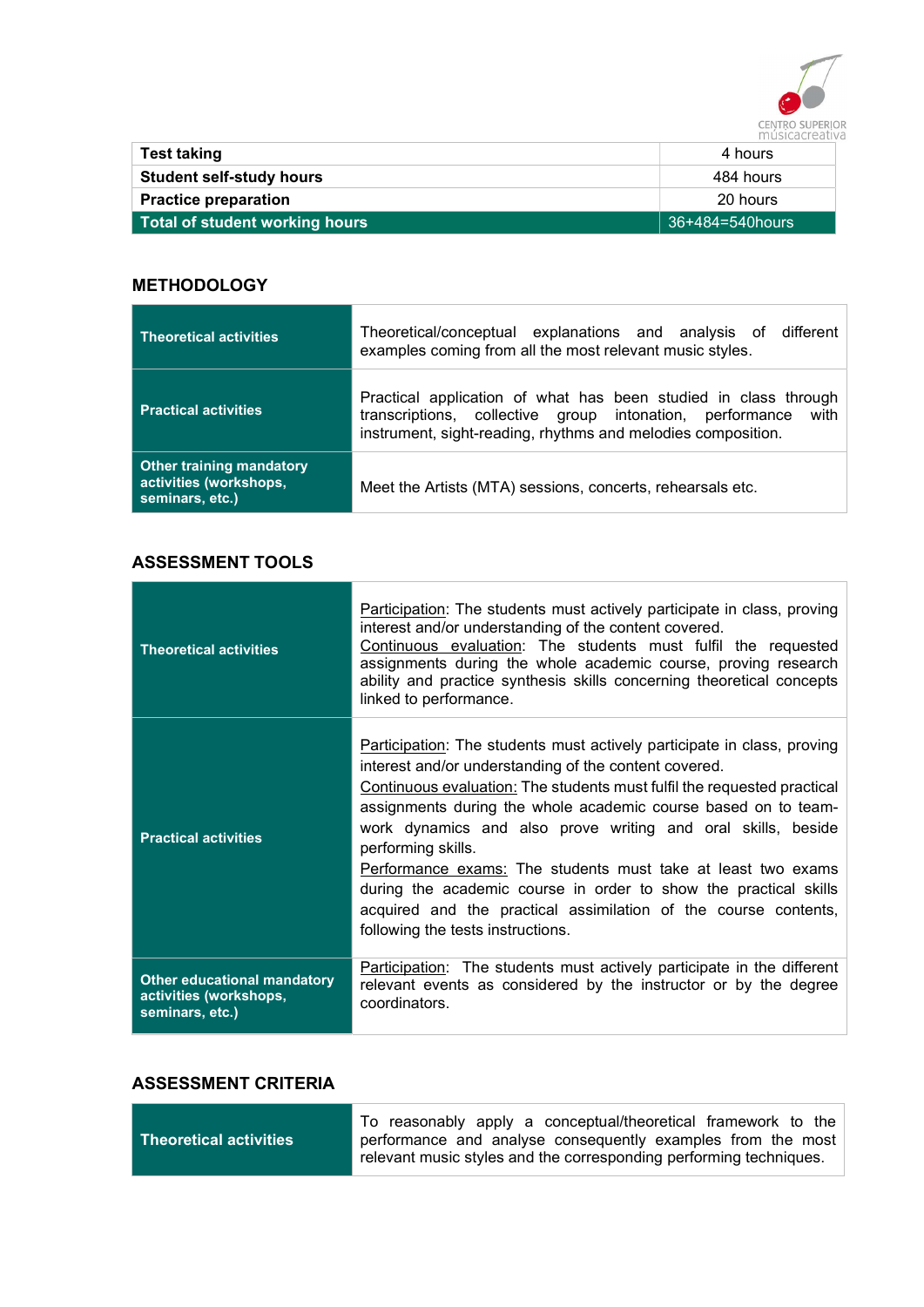

| <b>Practical activities</b>     | To prove technical and performing skills through performing tests and<br>through technical, sight-reading and improvisation exercises that will<br>enable the identification of problematics and the improvement and<br>development of new tools. |
|---------------------------------|---------------------------------------------------------------------------------------------------------------------------------------------------------------------------------------------------------------------------------------------------|
| <b>Other training mandatory</b> | To attend and participate in the relevant events for their education                                                                                                                                                                              |
| activities (workshops,          | (Meet the artists sessions, invited professors sessions, concerts and                                                                                                                                                                             |
| seminars, etc.)                 | rehearsals)                                                                                                                                                                                                                                       |

## GRADE DETERMINATION SYSTEM

#### Grade determination system in continuous assessment

|                       | Grade percentage |
|-----------------------|------------------|
| Continuous assessment | 20%              |
| Mid-term exam         | 30%              |
| Final exam            | 50%              |
| Total                 | 100%             |

#### Grade determination system in cases of loss of continuous assessment right

|            | Grade percentage |
|------------|------------------|
| Final exam | 80%              |
| Total      | 80%              |

### Grade determination system for the extraordinary assessment call

|             | <b>Grade percentage</b> |
|-------------|-------------------------|
| Retake exam | 100%                    |
| Total       | 100%                    |

#### Grade determination system for students with disabilities

In principle, the grade determination system for students with disabilities will be carried out following the criteria set for the rest of the students, ensuring equal opportunities and conditions for all the students. However, if necessary, the instructor in charge will take into account the type of disability of the concerned student. Should the situation apply, the assessment conditions will be adapted in accordance to the limitations of the corresponding disability.

These considerations will be established once the concerned student enrols in the corresponding courses. For the official records, the student and/or the student representative will be requested to present the corresponding disability report for the official accreditation.

|                       | Grade percentage |
|-----------------------|------------------|
| Continuous evaluation | 20%              |
| Mid-term exam         | 30%              |
| Final exam            | 50%              |
| Total                 | 100%             |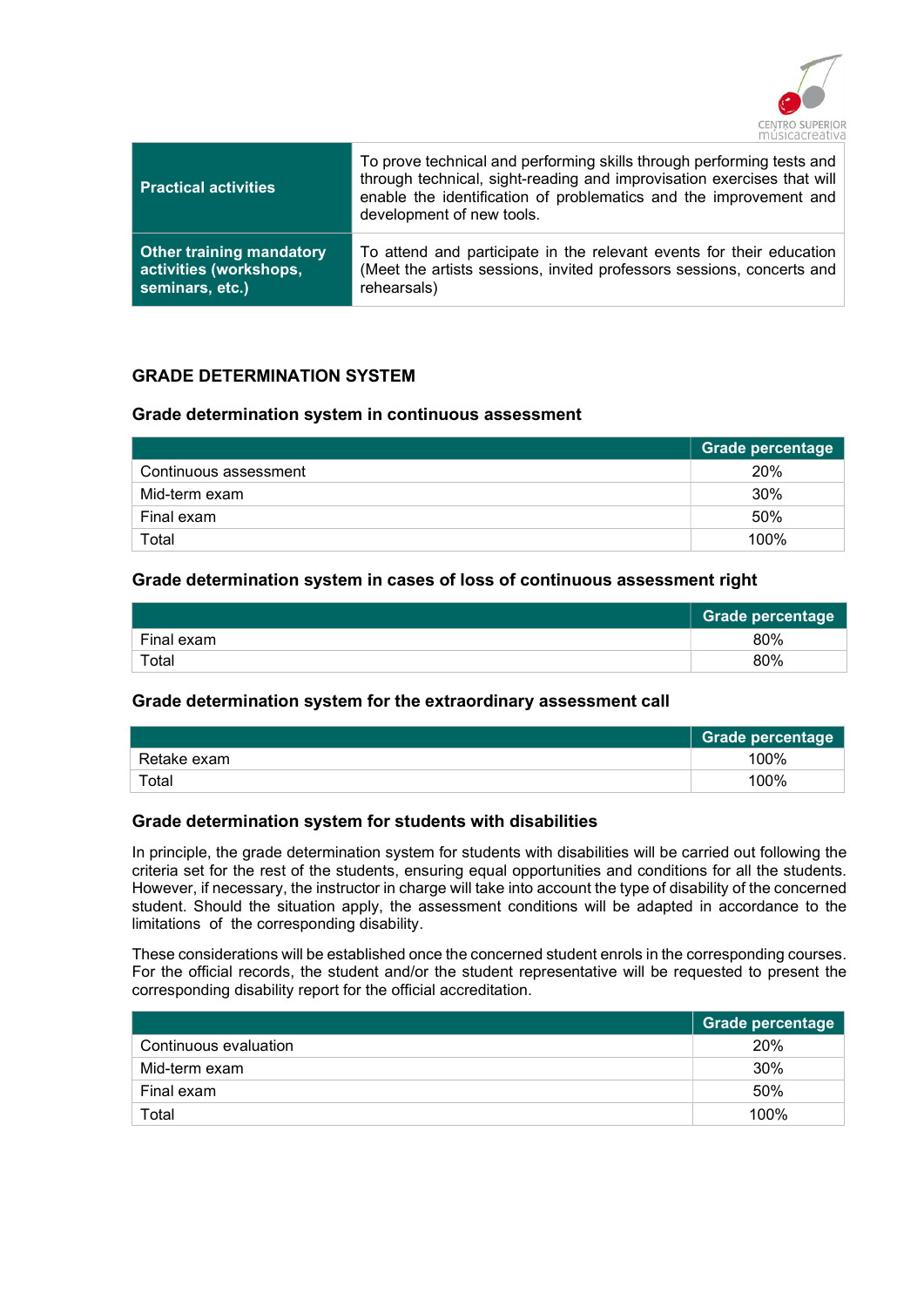

# RESOURCES AND BIBLIOGRAPHY

# Campus online https://musicacreativa.classlife.education/

# Bibliography

| <b>Tittle</b>    | Ready, aim, improvise              |
|------------------|------------------------------------|
| <b>Author</b>    | <b>Hal Crook</b>                   |
| <b>Publisher</b> | <b>Berklee Press</b>               |
|                  |                                    |
| <b>Tittle</b>    | How to improvise                   |
| <b>Author</b>    | <b>Hal Crook</b>                   |
| <b>Publisher</b> | <b>Berklee Press</b>               |
|                  |                                    |
| <b>Tittle</b>    | Reading contemporary electric bass |
| <b>Author</b>    | Rick Appleman                      |
| <b>Publisher</b> | <b>Berklee Press</b>               |
|                  |                                    |
| <b>Tittle</b>    | El bajista completo                |
| <b>Author</b>    | Rafael de la Vega                  |
| <b>Publisher</b> | <b>Music Distribution SA</b>       |
|                  |                                    |
| <b>Tittle</b>    | Jazz Bass Compendium               |
| <b>Author</b>    | Sigi Bush                          |
| <b>Publisher</b> | <b>Advance Music</b>               |
|                  |                                    |
| <b>Tittle</b>    | Standing in the shadows of Motown  |
| <b>Author</b>    | James Jammerson Jr.                |
| <b>Publisher</b> | <b>Music Distribution SA</b>       |
|                  |                                    |
| <b>Tittle</b>    | Dominant Seventh Workout           |
| <b>Author</b>    | Jamey Aebersold                    |
| <b>Publisher</b> | Jamey Aebersold Jazz, Inc.         |
|                  |                                    |
| <b>Tittle</b>    | The Bass Bible                     |
| <b>Author</b>    | Paul Weswood                       |
| <b>Publisher</b> | Ama Verlag                         |
|                  |                                    |
| <b>Tittle</b>    | The improviser's Bass Method       |
| <b>Author</b>    | <b>Chuck Sher</b>                  |
| <b>Publisher</b> | Sher Music, co.                    |
|                  |                                    |
| <b>Tittle</b>    | The Music of Paul Chambers         |